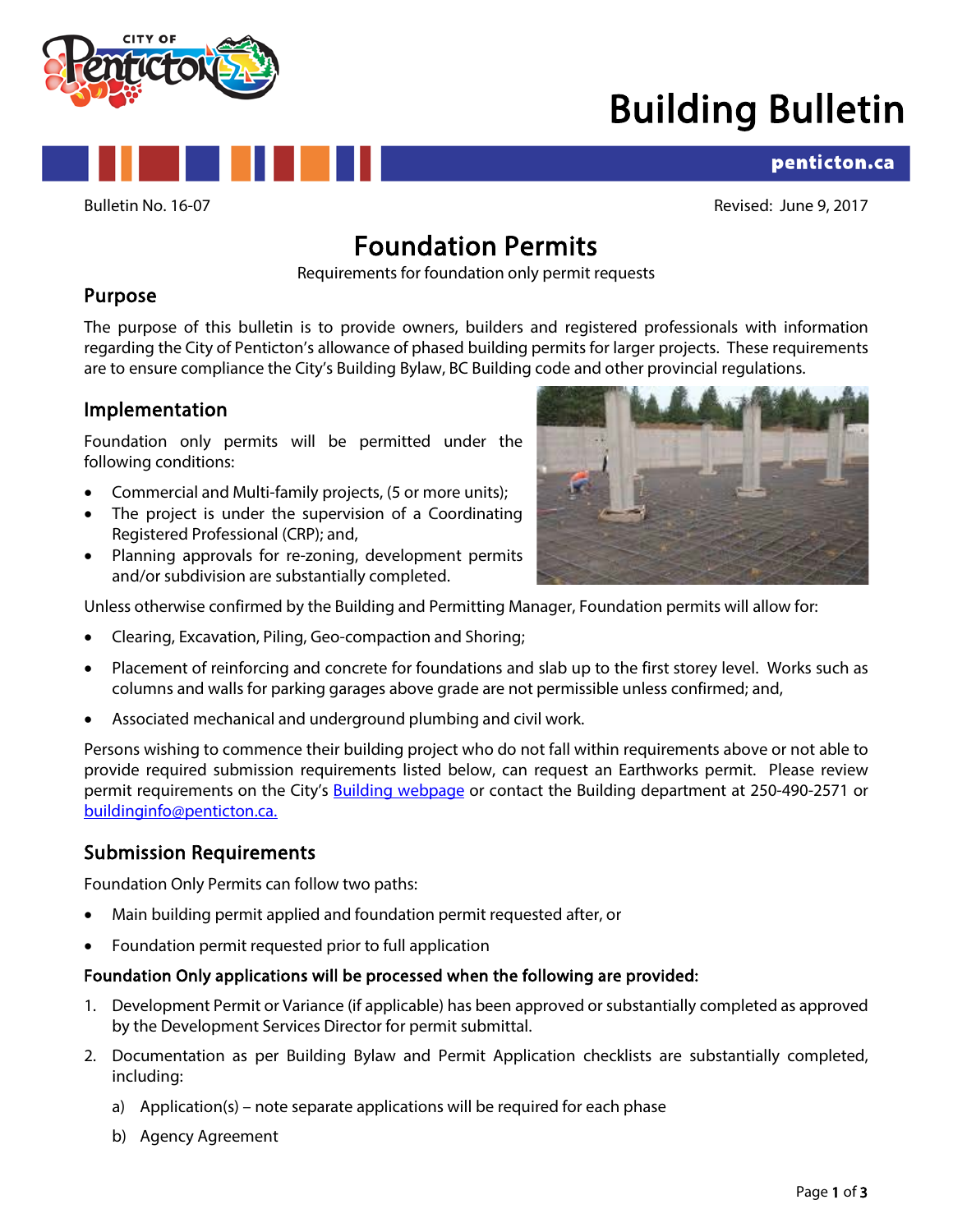- c) Letters of Assurance (LOA) from all Registered Professionals (RP) and Coordinating Registered Professional (CRP) and copies of insurance coverage. Each phase shall be clearly indicated on each LOA
- d) Geotechnical Report Environmental Assessments, if applicable
- e) Building Code Analysis Building Classification (see Alternative Solutions)
- f) Fire Flow calculations
- g) Sealed drawings showing (as outlined in Div. C Part 2 of BCBC and COP Building Bylaw)
	- i. Site/Civil:
		- All required and existing services including: water, sanitary sewer, storm water management plan (including temporary constructing de-watering), electrical, access and egress driveway and sidewalk crossovers, nearest existing fire hydrant(s)
	- ii. Architectural:
		- Substantially complete to show compliance with DP/DVP drawings,
		- Site Plan (partial provided) including Provisions for Fire Fighting Access
		- Fire Protection components required exits, etc.
		- Spatial Calculations
	- iii. Structural:
		- Foundation Drawings entire superstructure
		- Temporary shoring or hoarding
	- iv. HVAC
		- involved with underground works
	- v. Plumbing:
		- all necessary underground including Fire Suppression
	- vi. Electrical
		- underground including service/meter location(s) (Confirm with Elec Utility)
- h) Alternative Solutions (A/S)
	- At minimum general overview of all proposed A/S, in particular if they may impact the location of structural and/or underground mechanical works.
- i) Construction Fire Safety Plan including cranes (if applicable)
- j) Road or Sidewalk closure request applications
- k) Trucking route
- l) Separate \$185 application fee
- m) Security Deposit of \$25,000.00 for complex buildings.

### Permits

Permits will be released when:

- 1. Applicable fees and securities are paid for:
	- a) Building & Plumbing Based on Construction value of the work to complete the foundation construction phase including earthworks/shoring, site servicing, building services and piles